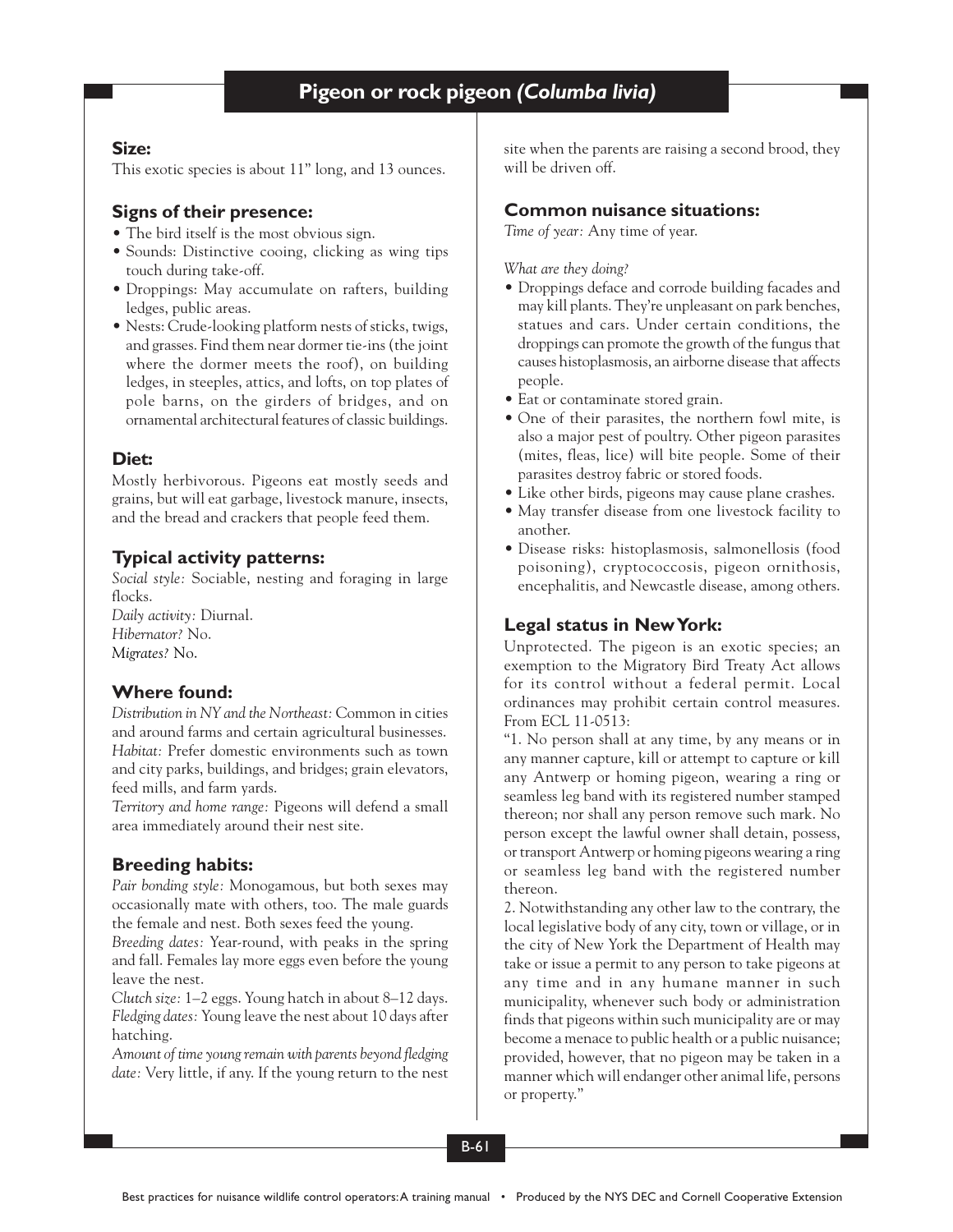#### **Pigeon**

### **Best practices**

*Remove artificial food and water sources (bird seed, pools):*

- If anyone's feeding the pigeons, persuade them to stop. This can be challenging because many people love to feed pigeons.
- Clean up spilled grain around feed mills, grain elevators, railcar clean-out areas, and barns.
- Clean up spilled bird seed around feeders.
- Eliminate pools of standing water.

#### *Make outdoor roosts less appealing:*

- An overhead grid-wire system will keep pigeons from landing in a courtyard. Use 80-pound monofilament wire spaced in a square grid, with the wires one to two feet apart.
- To keep pigeons off support cables, narrow ledges, conduit, and other narrow areas, use a commercial "post-and-wire" system (Bird Barrier, Birewire™). With care, you can create a homemade version, but it will probably be much harder to install, so it's probably not a practical approach. But if you'd like to try, here's how. Stretch steel wire (16- to 18-gauge) or monofilament line (80-pound) in parallel lines across the area. The lines must be very tight, so fasten the wires to L-brackets with turnbuckles to remove slack. Attach the brackets to the wall using cable clamps or aircraft hose clamps, which can handle the high torque load on the wires.
- Some NWCOs report great success repelling pigeons with the Avian Dissuader®. This laser is powerful and can damage your eyes; seek proper safety training before using this product.
- Dousing the birds with water from hoses or sprinklers that are mounted near their roost may work. Be persistent.

#### *Keep them out of, and off of, buildings:*

- Seal all openings to eaves, lofts, steeples, and vents. Many materials work: metal, wood, glass, masonry, galvanized 1 / 4 –1" hardware cloth, and plastic or nylon netting.
- To keep them out of sheds, barns, garages, hangars, and warehouses, staple  $\frac{1}{4}$ –1" polypropylene netting to the underside of the roof beams.
- To keep them off ledges:
	- install a "post-and-wire" system, as described above.
	- fasten wood, stone, sheet metal, styrofoam, or plexiglass "plates" to the ledge at a 45º angle so the birds can't comfortably perch there.
- attach a sharply pointed steel device to the ledge. There are a few variations, including porcupine wire (prongs point out in many angles), ECOPIC™ (vertical rods), and a steel coil that looks like a slinky. Pigeons don't like to land on these objects because they hurt, but some will foil these devices by layering nesting materials over them. If that happens, remove the nest. (If the prongs are too widely spaced apart, the pigeons will find it easier to perch on them.)
- install electric shock devices on the ledge (Avi-Away™, Flyaway™, and Vertebrate Repellent System™). When the bird lands, it receives a nasty shock but is not killed.

*NWCOs with a commercial pesticide applicator license:* There are pesticides registered for use against pigeons in New York:

- Nontoxic repellent: Polybutenes are sticky and pigeons don't like to land on ledges, signs or other surfaces that have been treated with them. Polybutenes can affect other species, and they can be messy and hard to remove (they won't earn you a holiday card from the window washing crew). For these reasons, consider restricting your use of this tool to indoor applications.
- Toxic repellent: Avitrol® is registered for use against pigeons in New York, except for New York City, where it cannot be used. This restricted-use pesticide is available in a whole-corn bait mixture. Here's how it works. Pigeons that eat the treated grain will behave erratically or gives warning cries, frightening the others in the flock. The birds that eat the Avitrol usually die. Like any lethal technique, this pesticide must be used carefully. Make sure there are no threatened or endangered raptors feeding in the area because if they ate a poisoned pigeon, they might also die.

### **Trapping strategies:**

The pigeon is an exotic species, so please do not release any into the wild in large numbers (chapter two explains why). If a few pigeons are causing some trouble and your customer prefers nonlethal techniques, rest assured that releasing a few birds is not going to make a significant difference in New York's pigeon population. Unfortunately, they are both abundant and well-established.